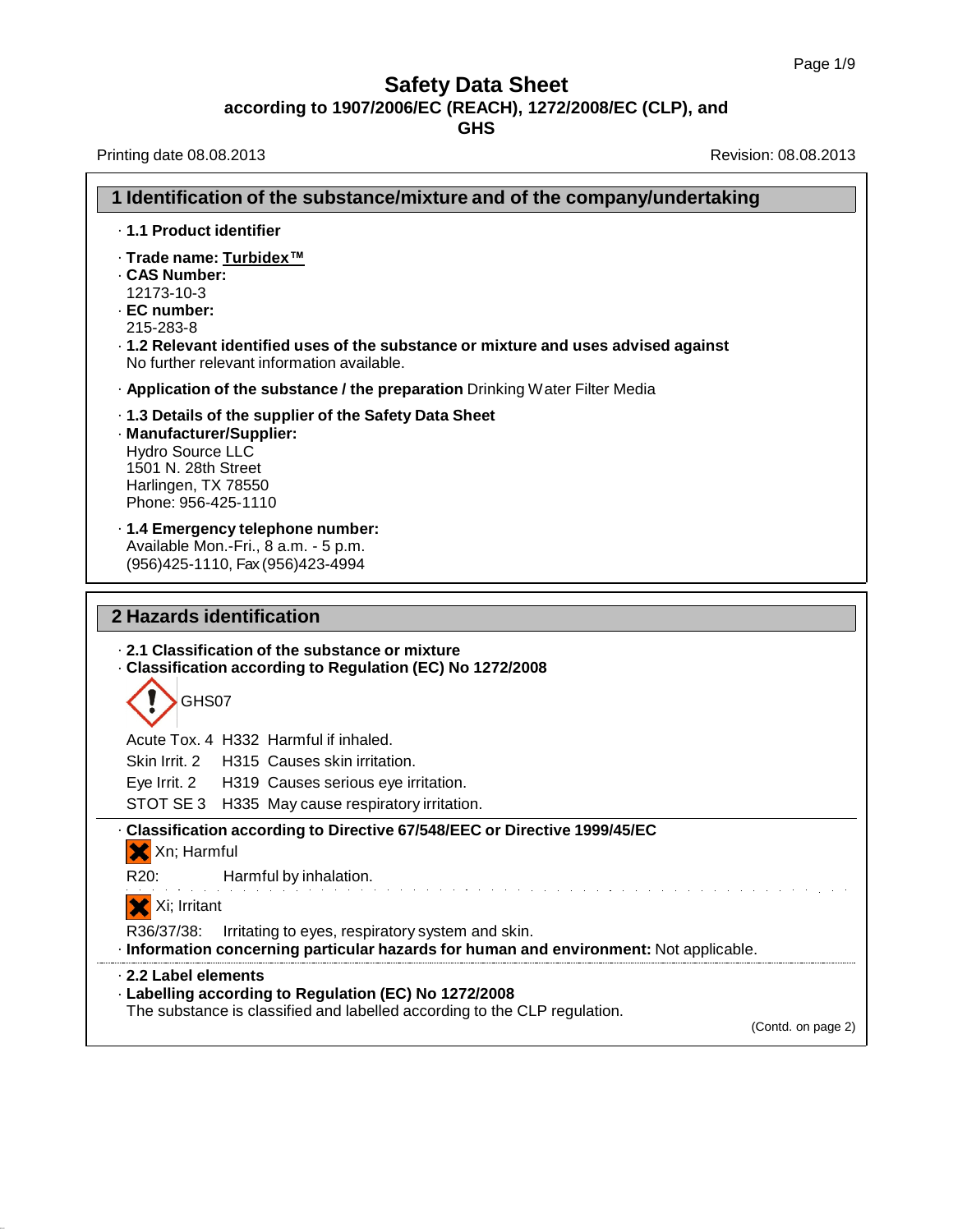Printing date 08.08.2013 **Printing date 08.08.2013** 

| Trade name: Turbidex <sup>™</sup>                                                                                                                                                                                                                                                                                                                                                                                                                                                                                                                                                                                                                                                                                                                                                                                                                            |  |  |
|--------------------------------------------------------------------------------------------------------------------------------------------------------------------------------------------------------------------------------------------------------------------------------------------------------------------------------------------------------------------------------------------------------------------------------------------------------------------------------------------------------------------------------------------------------------------------------------------------------------------------------------------------------------------------------------------------------------------------------------------------------------------------------------------------------------------------------------------------------------|--|--|
| (Contd. of page 1)<br>· Hazard pictograms                                                                                                                                                                                                                                                                                                                                                                                                                                                                                                                                                                                                                                                                                                                                                                                                                    |  |  |
|                                                                                                                                                                                                                                                                                                                                                                                                                                                                                                                                                                                                                                                                                                                                                                                                                                                              |  |  |
| GHS07                                                                                                                                                                                                                                                                                                                                                                                                                                                                                                                                                                                                                                                                                                                                                                                                                                                        |  |  |
| · Signal word Warning                                                                                                                                                                                                                                                                                                                                                                                                                                                                                                                                                                                                                                                                                                                                                                                                                                        |  |  |
| · Hazard-determining components of labelling:<br>Clinoptilolite Zeolite/ Potassium, Calcium, Sodium Aluminosilicate<br><b>Hazard statements</b><br>H332 Harmful if inhaled.<br>H315 Causes skin irritation.<br>H319 Causes serious eye irritation.<br>H335 May cause respiratory irritation.<br>- Precautionary statements<br>P280<br>Wear eye/face protection.<br>P261<br>Avoid breathing dust.<br>P305+P351+P338 IF IN EYES: Rinse cautiously with water for several minutes. Remove contact lenses, if<br>present and easy to do. Continue rinsing.<br>P304+P340<br>IF INHALED: Remove victim to fresh air and keep at rest in a position comfortable for<br>breathing.<br>Store in a well-ventilated place. Keep container tightly closed.<br>P403+P233<br>· Hazard description:<br>· WHMIS-symbols:<br>D2B - Toxic material causing other toxic effects |  |  |
| · NFPA ratings (scale 0 - 4)                                                                                                                                                                                                                                                                                                                                                                                                                                                                                                                                                                                                                                                                                                                                                                                                                                 |  |  |
| Health $= 2$<br>$Fire = 0$<br>Reactivity = $0$                                                                                                                                                                                                                                                                                                                                                                                                                                                                                                                                                                                                                                                                                                                                                                                                               |  |  |
| · HMIS-ratings (scale 0 - 4)                                                                                                                                                                                                                                                                                                                                                                                                                                                                                                                                                                                                                                                                                                                                                                                                                                 |  |  |
| $\boxed{2}$ Health = 2<br><b>HEALTH</b><br>$\begin{bmatrix} 0 \\ 0 \end{bmatrix}$ Fire = 0<br><b>FIRE</b><br>$REACTIVITY 0$ Reactivity = 0                                                                                                                                                                                                                                                                                                                                                                                                                                                                                                                                                                                                                                                                                                                   |  |  |
| · HMIS Long Term Health Hazard Substances                                                                                                                                                                                                                                                                                                                                                                                                                                                                                                                                                                                                                                                                                                                                                                                                                    |  |  |
| Substance is not listed.                                                                                                                                                                                                                                                                                                                                                                                                                                                                                                                                                                                                                                                                                                                                                                                                                                     |  |  |
| 2.3 Other hazards<br>- Results of PBT and vPvB assessment                                                                                                                                                                                                                                                                                                                                                                                                                                                                                                                                                                                                                                                                                                                                                                                                    |  |  |
| · PBT: Not applicable.                                                                                                                                                                                                                                                                                                                                                                                                                                                                                                                                                                                                                                                                                                                                                                                                                                       |  |  |
| (Contd. on page 3)                                                                                                                                                                                                                                                                                                                                                                                                                                                                                                                                                                                                                                                                                                                                                                                                                                           |  |  |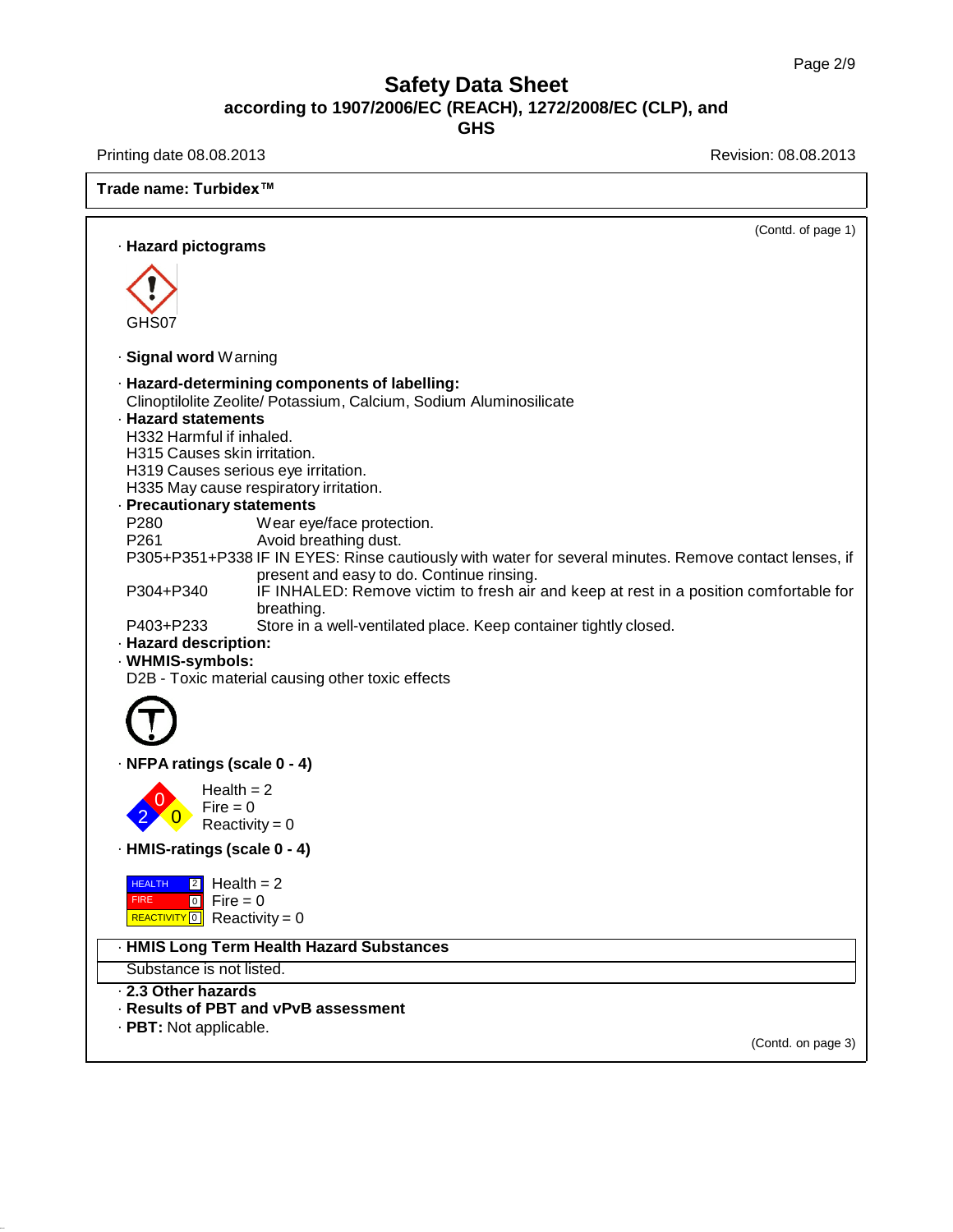**GHS**

Printing date 08.08.2013 **Printing date 08.08.2013** Revision: 08.08.2013

STOT RE 2, H373

**Trade name: Turbidex™**

(Contd. of page 2)

· **vPvB:** Not applicable.

# **3 Composition/information on ingredients**

- · **3.1 Substances**
- · **CAS No. Description**

12173-10-3 Clinoptilolite Zeolite/ Potassium, Calcium, Sodium Aluminosilicate

- · **Identification number(s)**
- · **EC number:** 215-283-8
- · **Impurities and stabilising additives:** Present below 0.1%: quarttz/crystalline silica.

CAS: 14808-60-7 EINECS: 238-878-4  $Quartz (SiO2)$  Xn R48/20

## **4 First aid measures**

· **4.1 Description of first aid measures** · **General information:** Symptoms of poisoning may even occur after several hours; therefore medical observation for at least 48 hours after the accident. · **After inhalation:** Supply fresh air; consult doctor in case of complaints. · **After skin contact:** Immediately wash with water and soap and rinse thoroughly. If skin irritation continues, consult a doctor. · **After eye contact:** Remove contact lenses if worn. Rinse opened eye for several minutes under running water. If symptoms persist, consult a doctor. · **After swallowing:**

Rinse out mouth and then drink plenty of water.

Do not induce vomiting; call for medical help immediately.

- · **4.2 Most important symptoms and effects, both acute and delayed** No further relevant information available.
- · **Hazards** No further relevant information available.

· **4.3 Indication of any immediate medical attention and special treatment needed** No further relevant information available.

# **5 Firefighting measures**

- · **5.1 Extinguishing media**
- · **Suitable extinguishing agents:** Use fire extinguishing methods suitable to surrounding conditions.
- · **For safety reasons unsuitable extinguishing agents:** None.
- · **5.2 Special hazards arising from the substance or mixture** No further relevant information available.

(Contd. on page 4)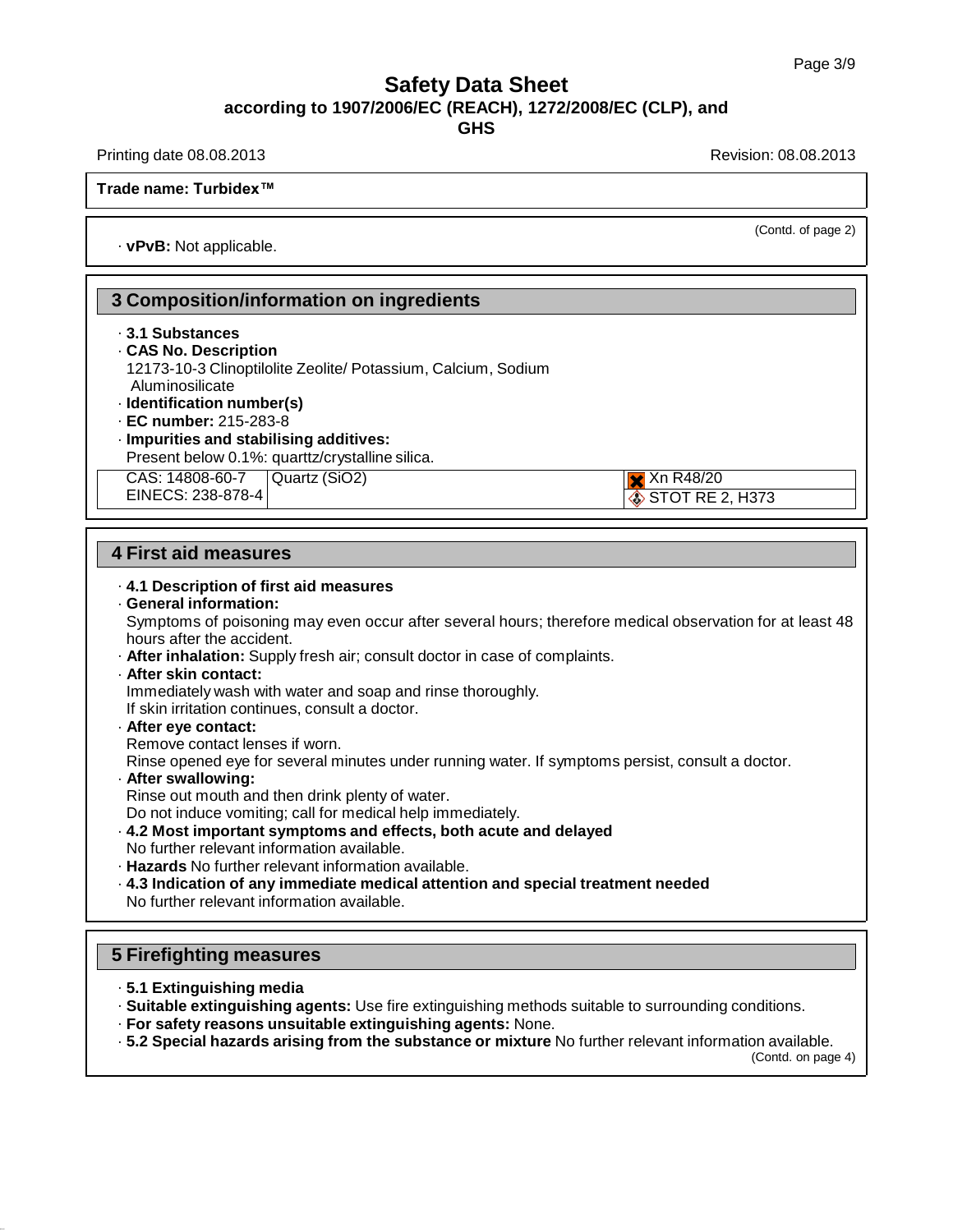**GHS**

Printing date 08.08.2013 **Printing date 08.08.2013** Revision: 08.08.2013

**Trade name: Turbidex™**

(Contd. of page 3)

#### · **5.3 Advice for firefighters**

· **Protective equipment:**

Wear self-contained respiratory protective device.

Wear fully protective suit.

· **Additional information** No further relevant information available.

#### **6 Accidental release measures**

- · **6.1 Personal precautions, protective equipment and emergency procedures**  Use respiratory protective device against the effects of fumes/dust/aerosol. Ensure adequate ventilation
- · **6.2 Environmental precautions:** No special measures required.
- · **6.3 Methods and material for containment and cleaning up:** Pick up mechanically. Dispose contaminated material as waste according to item 13. Ensure adequate ventilation. · **6.4 Reference to other sections**
- See Section 7 for information on safe handling. See Section 8 for information on personal protection equipment. See Section 13 for disposal information.

# **7 Handling and storage**

· **7.1 Precautions for safe handling**

Ensure good ventilation/exhaustion at the workplace.

Thorough dedusting.

Prevent formation of dust.

- · **Information about fire - and explosion protection:** No special measures required.
- · **7.2 Conditions for safe storage, including any incompatibilities**
- · **Storage:**
- · **Requirements to be met by storerooms and receptacles:** Avoid storage near extreme heat, ignition sources or open flame. Provide ventilation for receptacles.
- · **Information about storage in one common storage facility:** Store away from oxidizing agents. Store away from foodstuffs.
- · **Further information about storage conditions:** Store in cool, dry conditions in well sealed receptacles.
- · **7.3 Specific end use(s)** No further relevant information available.

# **8 Exposure controls/personal protection**

· **Additional information about design of technical facilities:** No further data; see item 7.

(Contd. on page 5)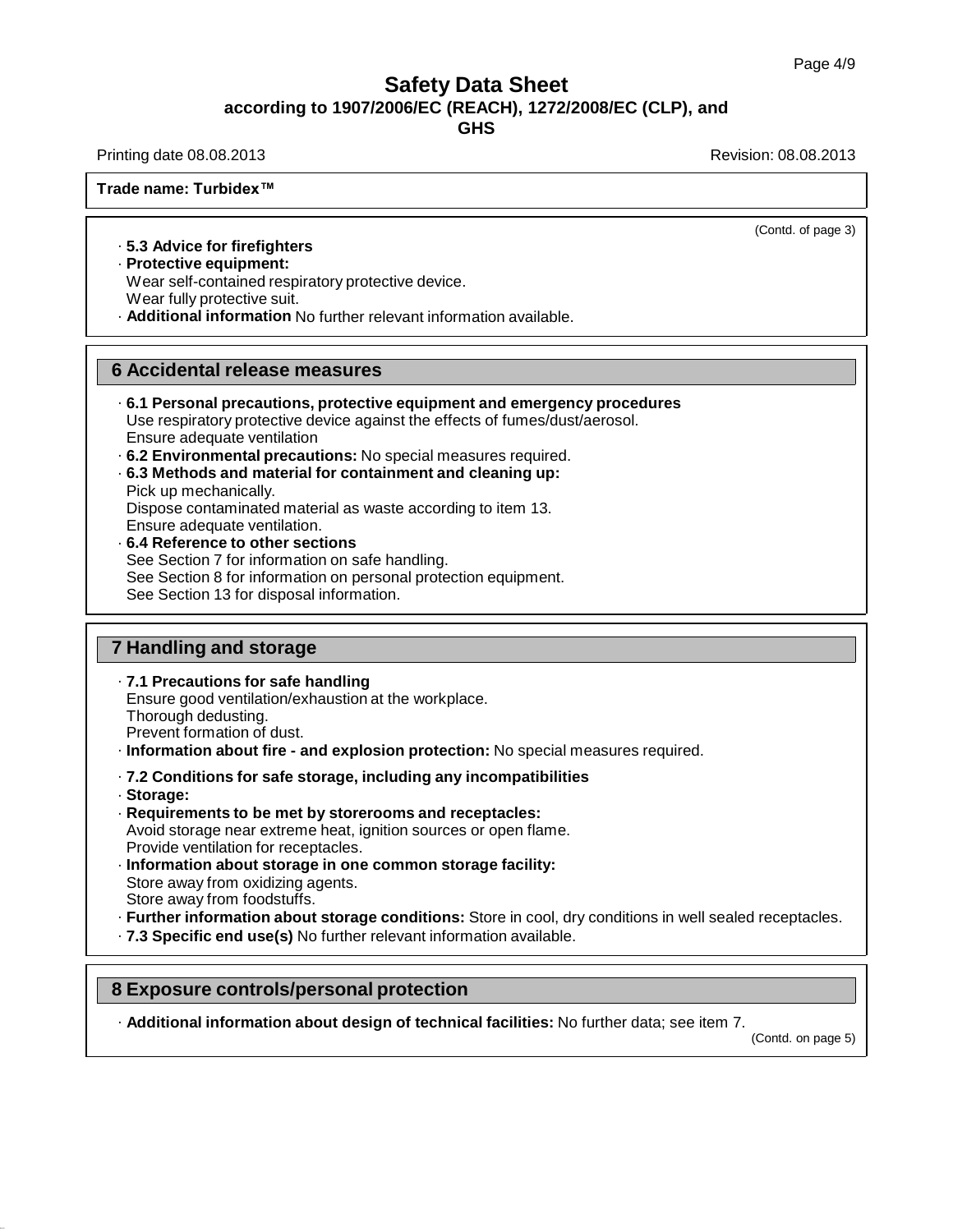**GHS**

Printing date 08.08.2013 **Printing date 08.08.2013** 

| Trade name: Turbidex <sup>™</sup>                                                                                                                                                                                                                                                                                                                                                                                                                                                                                                                                           |                                                                                                        |
|-----------------------------------------------------------------------------------------------------------------------------------------------------------------------------------------------------------------------------------------------------------------------------------------------------------------------------------------------------------------------------------------------------------------------------------------------------------------------------------------------------------------------------------------------------------------------------|--------------------------------------------------------------------------------------------------------|
|                                                                                                                                                                                                                                                                                                                                                                                                                                                                                                                                                                             | (Contd. of page 4)                                                                                     |
| 8.1 Control parameters<br>· Ingredients with limit values that require monitoring at the workplace:<br>monitored at the workplace.<br>. <b>DNELs</b> No further relevant information available.<br><b>PNECs</b> No further relevant information available.<br>. Additional information: The lists valid during the making were used as basis.                                                                                                                                                                                                                               | The product does not contain any relevant quantities of materials with critical values that have to be |
| 8.2 Exposure controls<br>· Personal protective equipment:<br>· General protective and hygienic measures:<br>Keep away from foodstuffs, beverages and feed.<br>Immediately remove all soiled and contaminated clothing<br>Wash hands before breaks and at the end of work.<br>Do not inhale dust / smoke / mist.<br>· Respiratory protection:<br>Not required under normal conditions of use.<br>Use respiratory protection when grinding or cutting material.<br>Use suitable respiratory protective device when high concentrations are present.<br>- Protection of hands: |                                                                                                        |
| Protective gloves                                                                                                                                                                                                                                                                                                                                                                                                                                                                                                                                                           |                                                                                                        |
| · Eye protection:                                                                                                                                                                                                                                                                                                                                                                                                                                                                                                                                                           |                                                                                                        |
| Safety glasses                                                                                                                                                                                                                                                                                                                                                                                                                                                                                                                                                              |                                                                                                        |
| · Body protection: Protective work clothing<br>- Limitation and supervision of exposure into the environment<br>No further relevant information available.<br>Risk management measures<br>See Section 7 for additional information.<br>No further relevant information available.                                                                                                                                                                                                                                                                                           |                                                                                                        |
| 9 Physical and chemical properties                                                                                                                                                                                                                                                                                                                                                                                                                                                                                                                                          |                                                                                                        |
| . 9.1 Information on basic physical and chemical properties<br>· General Information<br>· Appearance:<br>Form:                                                                                                                                                                                                                                                                                                                                                                                                                                                              | Granulate                                                                                              |

| Colour:            | Yellowish       |
|--------------------|-----------------|
| · Odour:           | Characteristic  |
| ⋅ Odour threshold: | Not determined. |

(Contd. on page 6)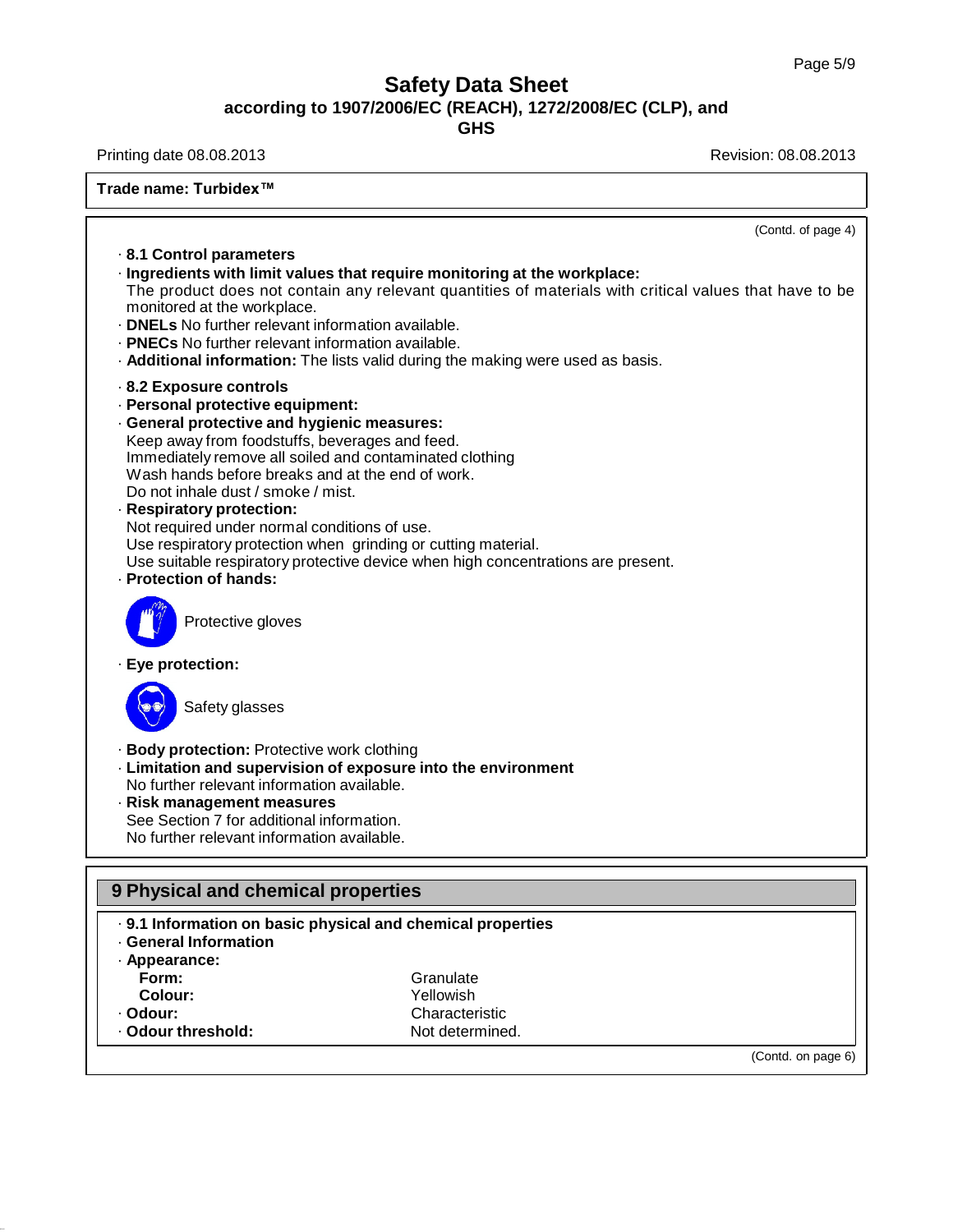Printing date 08.08.2013 **Revision: 08.08.2013** 

**Trade name: Turbidex™**

|                                                                                                   |                                                                                        | (Contd. of page 5) |
|---------------------------------------------------------------------------------------------------|----------------------------------------------------------------------------------------|--------------------|
| · pH-value:                                                                                       | Not determined.                                                                        |                    |
| Change in condition<br><b>Melting point/Melting range:</b><br><b>Boiling point/Boiling range:</b> | Undetermined.<br>Undetermined.                                                         |                    |
| · Flash point:                                                                                    | Not applicable.                                                                        |                    |
| · Flammability (solid, gaseous):                                                                  | Not applicable.                                                                        |                    |
| · Ignition temperature:                                                                           | Not determined.                                                                        |                    |
| · Decomposition temperature:                                                                      | Not determined.                                                                        |                    |
| · Self-igniting:                                                                                  | Not determined.                                                                        |                    |
| · Danger of explosion:                                                                            | Product does not present an explosion hazard.                                          |                    |
| · Explosion limits:<br>Lower:<br>Upper:                                                           | Not determined.<br>Not determined.                                                     |                    |
| · Vapour pressure:                                                                                | Not determined.                                                                        |                    |
| · Density at 20 °C:<br>· Relative density<br>· Vapour density<br>· Evaporation rate               | $2,2 - 2,4$ g/cm <sup>3</sup><br>Not determined.<br>Not determined.<br>Not determined. |                    |
| · Solubility in / Miscibility with<br>water:                                                      | Not miscible or difficult to mix.                                                      |                    |
| · Partition coefficient (n-octanol/water): Not determined.                                        |                                                                                        |                    |
| · Viscosity:<br>Dynamic:<br>Kinematic:<br>. 9.2 Other information                                 | Not determined.<br>Not determined.<br>No further relevant information available.       |                    |

# **10 Stability and reactivity**

- · **10.1 Reactivity**
- · **10.2 Chemical stability**
- · **Thermal decomposition / conditions to be avoided:**
- No decomposition if used and stored according to specifications.
- · **10.3 Possibility of hazardous reactions**

As the product is supplied it is not capable of dust explosion; however enrichment with fine dust causes risk of dust explosion.

- · **10.4 Conditions to avoid** No further relevant information available.
- · **10.5 Incompatible materials:** No further relevant information available.

(Contd. on page 7)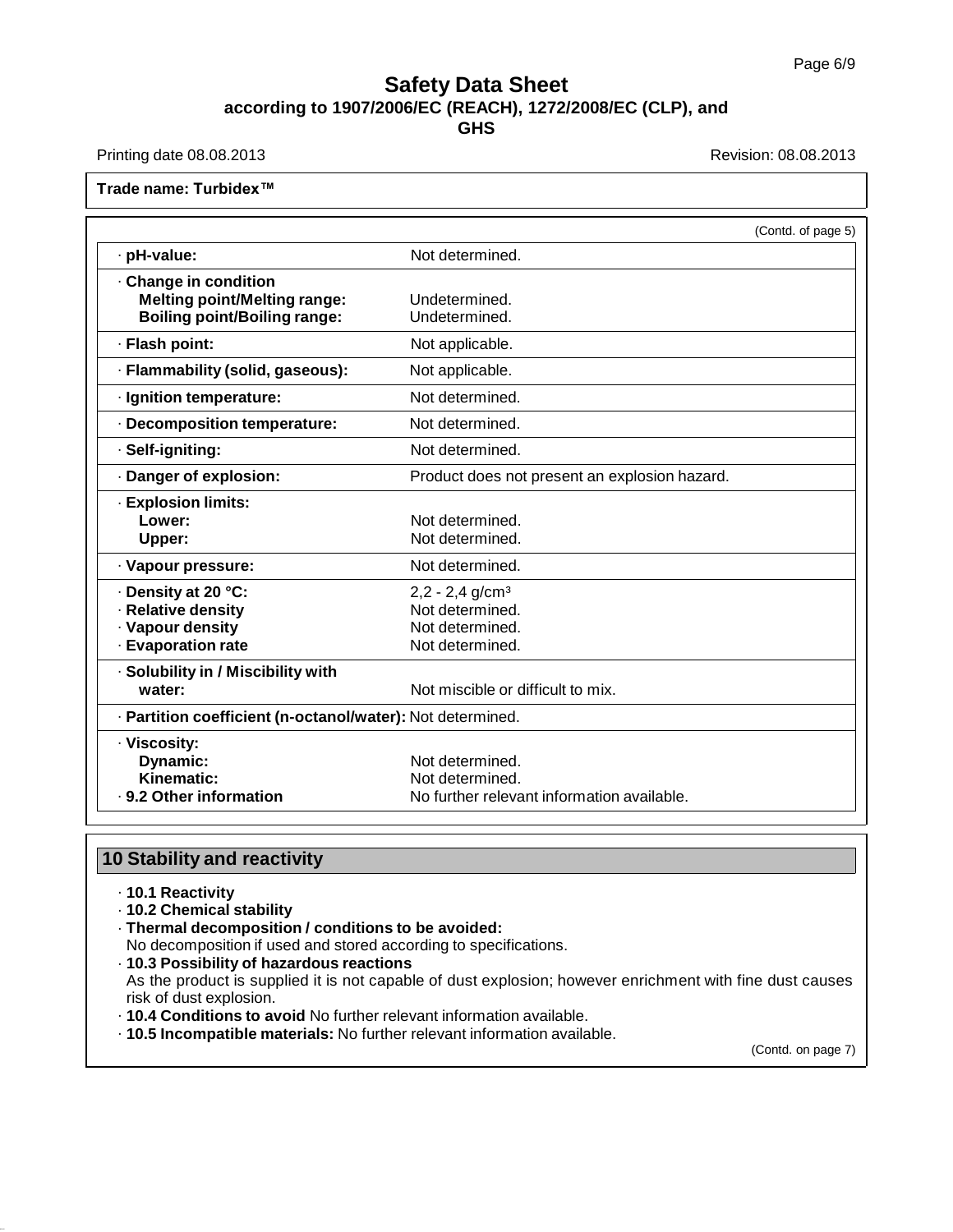**GHS**

Printing date 08.08.2013 **Printing date 08.08.2013** Revision: 08.08.2013

**Trade name: Turbidex™**

· **10.6 Hazardous decomposition products:** Toxic metal oxide smoke

#### **11 Toxicological information**

- · **11.1 Information on toxicological effects**
- · **Acute toxicity:**
- · **Primary irritant effect:**
- · **on the skin:** Irritant to skin and mucous membranes.
- · **on the eye:** Irritating effect.
- · **Sensitization:** No sensitizing effects known.
- · **Repeated dose toxicity:** May cause damage to organs through prolonged or repeated exposure .

#### **12 Ecological information**

- · **12.1 Toxicity**
- · **Aquatic toxicity:** No further relevant information available.
- · **12.2 Persistence and degradability** No further relevant information available.
- · **12.3 Bioaccumulative potential** No further relevant information available.
- · **12.4 Mobility in soil** No further relevant information available.
- · **Additional ecological information:**
- · **General notes:** Generally not hazardous for water
- · **12.5 Results of PBT and vPvB assessment**
- · **PBT:** Not applicable.
- · **vPvB:** Not applicable.
- · **12.6 Other adverse effects** No further relevant information available.

#### **13 Disposal considerations**

#### · **13.1 Waste treatment methods**

· **Recommendation**

Smaller quantities can be disposed of with household waste. Can be reused after reprocessing.

· **Uncleaned packaging:**

· **Recommendation:** Disposal must be made according to official regulations.

| 14 Transport information                                      |     |                    |
|---------------------------------------------------------------|-----|--------------------|
| $\cdot$ 14.1 UN-Number<br>· DOT, ADR, ADN, IMDG, IATA         | N/A |                    |
| · 14.2 UN proper shipping name<br>· DOT, ADR, ADN, IMDG, IATA | N/A |                    |
|                                                               |     | (Contd. on page 8) |

(Contd. of page 6)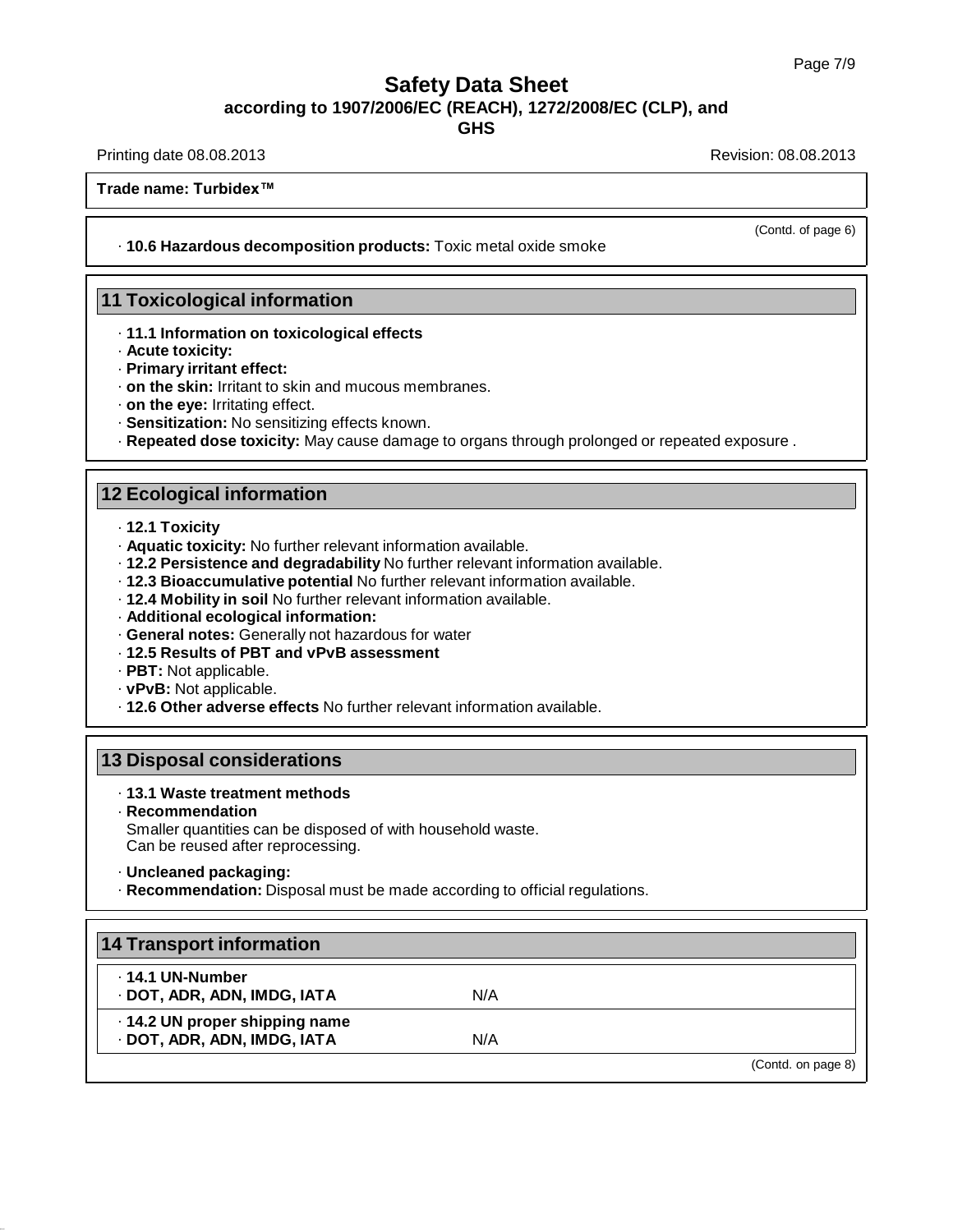Printing date 08.08.2013 **Printing date 08.08.2013** 

**Trade name: Turbidex™**

|                                                                                          | (Contd. of page 7) |
|------------------------------------------------------------------------------------------|--------------------|
| 14.3 Transport hazard class(es)                                                          |                    |
| · DOT, ADR, ADN, IMDG, IATA<br>· Class                                                   | N/A                |
| ⋅ 14.4 Packing group<br>· DOT, ADR, IMDG, IATA                                           | N/A                |
| . 14.5 Environmental hazards:<br>· Marine pollutant:                                     | No.                |
| · 14.6 Special precautions for user                                                      | Not applicable.    |
| · 14.7 Transport in bulk according to Annex II of<br><b>MARPOL73/78 and the IBC Code</b> | Not applicable.    |
| · UN "Model Regulation":                                                                 | -                  |

# **15 Regulatory information**

· **15.1 Safety, health and environmental regulations/legislation specific for the substance or mixture** · **United States (USA)**

· **SARA**

· **Section 355 (extremely hazardous substances):**

Substance is not listed.

· **Section 313 (Specific toxic chemical listings):**

Substance is not listed.

· **TSCA (Toxic Substances Control Act):**

Substance is not listed.

· **Proposition 65 (California):**

· **Chemicals known to cause cancer:**

Present in trace quantities. 14808-60-7 Quartz (SiO2)

14464-46-1 cristobalite

· **Chemicals known to cause reproductive toxicity for females:**

Substance is not listed.

· **Chemicals known to cause reproductive toxicity for males:**

Substance is not listed.

· **Chemicals known to cause developmental toxicity:**

Substance is not listed.

· **Carcinogenic Categories**

· **EPA (Environmental Protection Agency)**

Substance is not listed.

(Contd. on page 9)